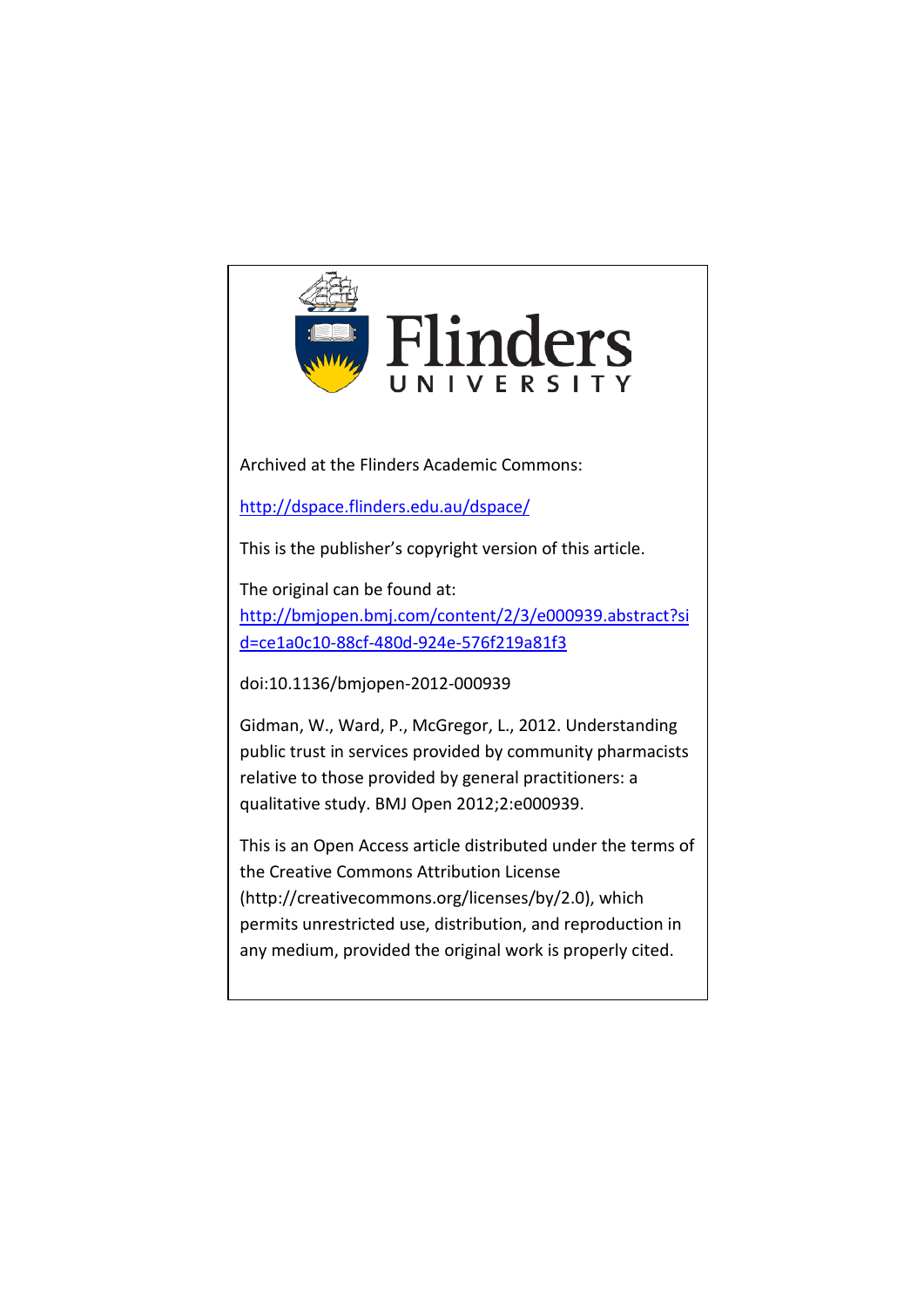BMI

# Understanding public trust in services **Pen** provided by community pharmacists relative to those provided by general practitioners: a qualitative study

Wendy Gidman,<sup>1</sup> Paul Ward,<sup>2</sup> Lesley McGregor<sup>3</sup>

#### To cite: Gidman W, Ward P, McGregor L. Understanding public trust in services provided by community pharmacists relative to those provided by general practitioners: a qualitative study. BMJ Open 2012;2: e000939. doi:10.1136/

**Prepublication history for** this paper is available online. To view this file please visit the journal online (http://dx. doi.org/10.1136/ bmjopen-2012-000939).

bmjopen-2012-000939

All authors, external and internal, had full access to all of the data in the study and can take responsibility for the integrity of the data and the accuracy of the data analysis.

Received 25 January 2012 Accepted 15 March 2012

This final article is available for use under the terms of the Creative Commons Attribution Non-Commercial 2.0 Licence; see http://bmjopen.bmj.com

#### <sup>1</sup>Strathclyde Institute of Pharmacy and Biomedical Sciences, University of Strathclyde, Glasgow, UK <sup>2</sup>Flinders University, Adelaide, South Australia <sup>3</sup>Health Behaviour Research Centre, University College London, London, UK

Correspondence to Dr Wendy Gidman;

wendy.gidman@strath.ac.uk

# ABSTRACT

**Objectives:** To apply sociological theories to understand public trust in extended services provided by community pharmacists relative to those provided by general practitioners (GPs).

**Design:** Qualitative study involving focus groups with members of the public.

Setting: The West of Scotland.

Participants: 26 purposively sampled members of the public were involved in one of five focus groups. The groups were composed to represent known groups of users and non-users of community pharmacy, namely mothers with young children, seniors and men.

**Results:** Trust was seen as being crucial in healthcare settings. Focus group discussions revealed that participants were inclined to draw unfavourable comparisons between pharmacists and GPs. Importantly, participants' trust in GPs was greater than that in pharmacists. Participants considered pharmacists to be primarily involved in medicine supply, and awareness of the pharmacist's extended role was low. Participants were often reluctant to trust pharmacists to deliver unfamiliar services, particularly those perceived to be 'high risk'. Numerous systembased factors were identified, which reinforce patient trust and confidence in GPs, including GP registration and appointment systems, GPs' expert/gatekeeper role and practice environments. Our data indicate that the nature and context of public interactions with GPs fostered familiarity with a specific GP or practice, which allowed interpersonal trust to develop. By contrast, participants' exposure to community pharmacists was limited. Additionally, a good understanding of the GPs' level of training and role promoted confidence.

Conclusion: Current UK initiatives, which aim to implement a range of pharmacist-led services, are undermined by lack of public trust. It seems improbable that the public will trust pharmacists to deliver unfamiliar services, which are perceived to be 'high risk', unless health systems change in a way that promotes trust in pharmacists. This may be achieved by increasing the quality and quantity of patient interactions with pharmacists and gaining GP support for extended pharmacy services.

# ARTICLE SUMMARY

#### Article focus

- $\blacksquare$  Why do the public access GPs for services, which are also available in community pharmacies?
- **N** What sort of services do the public trust community pharmacists to deliver?
- What factors underpin greater public trust in GP services relative to community pharmacy services?

#### Key messages

- **Public trust in GPs was greater than that in** pharmacists; many were reluctant to trust pharmacists to deliver unfamiliar 'high-risk' services.
- **Numerous system-based factors reinforce public** trust and confidence in GPs, including GP registration and appointment systems, GPs' expert/gatekeeper role and practice environments.
- $\blacksquare$  This study suggests that increasing the quality and quantity of patient interactions with pharmacists and gaining GP support for extended pharmacy services could build public trust.

#### Strengths and limitations of this study

- $\blacksquare$  This is the first study to apply sociological perspectives of trust to understand public perspectives of community pharmacy.
- $\blacksquare$  The qualitative approach has allowed us to gather in-depth information in an under-researched area.
- $\blacksquare$  The study methodology limits generalisation, although theme saturation was achieved and the context of the study is explicitly defined.

# INTRODUCTION

The global undersupply of trained healthcare professionals has resulted in initiatives to expand the roles of allied health professionals to complete tasks, which were previously the preserve of general practitioners  $(GPs).$ <sup>1 2</sup> International models of pharmacy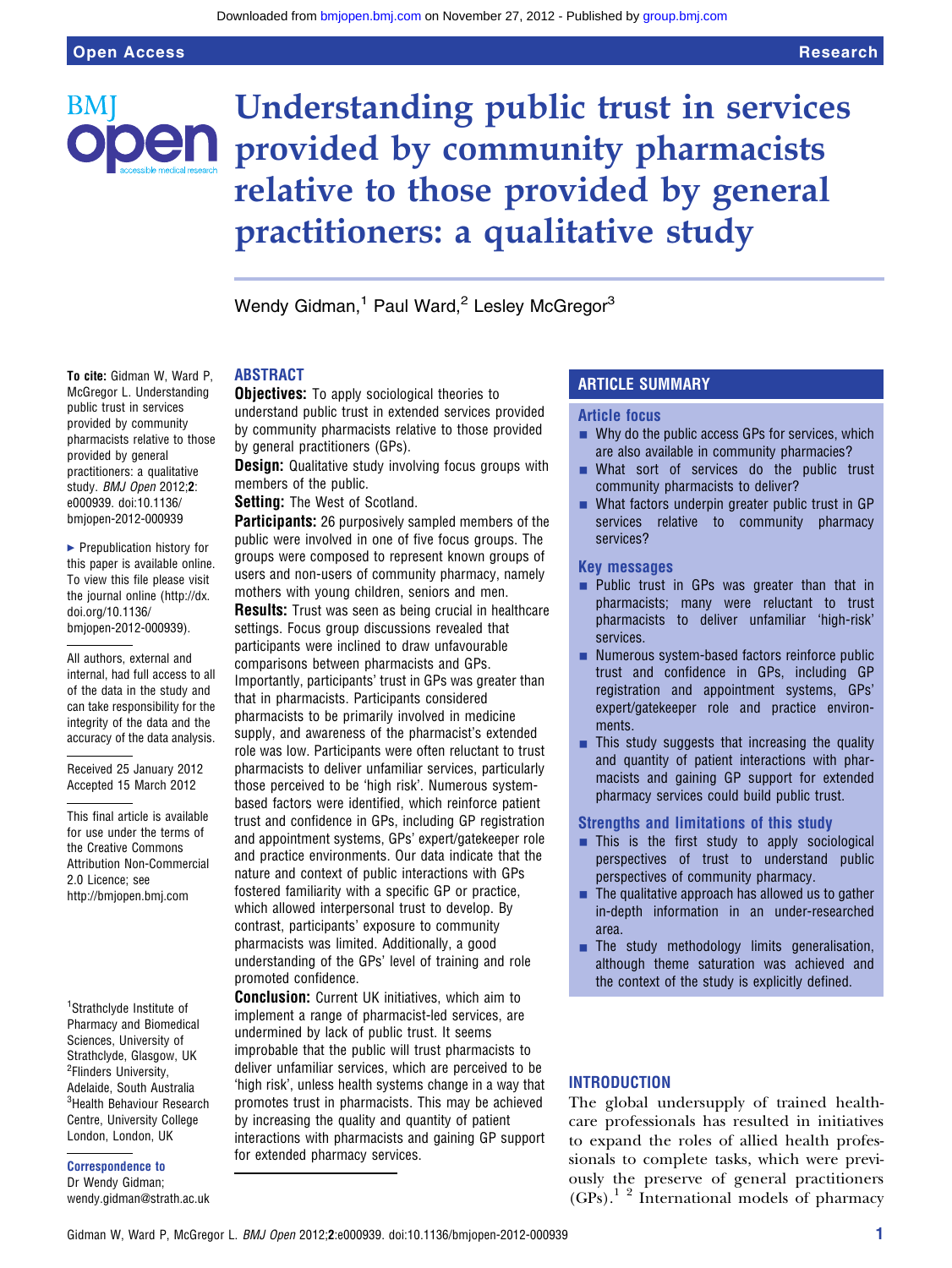funding, regulation and service provision vary; however, there are certain commonalities. $3$  In most countries, community pharmacists have traditionally been involved in medicine supply. The UK policy and pharmacists' professional organisations have emphasised the potential of community pharmacists to extend their roles. $4-8$ Extended pharmacy services include preventive roles aimed at improving public health and reducing health inequalities, managing long-term conditions and medicine reviews. $9^{10}$  However, international uptake of such extended services has been disappointing.<sup>11-14</sup> Box 1 provides information on NHS GP and pharmacy services in Scotland. The general public are known to defer to GPs for many services, which are also available in community pharmacies.<sup>15</sup> Previous studies have explored barriers to pharmacists' role expansion from the perspective of GPs, pharmacists, service users, but the general public's views have seldom been  $c$ anvased.<sup>16-19</sup>

# Trust in healthcare

This is the first known study to apply sociological theories to understand public trust in services provided by

# **Box 1** General practice and pharmacy services in **Scotland**

- $\blacksquare$  The NHS is a national system operating in the UK that is financed primarily by public taxation, and it is usually free at the point of access.
- $\blacksquare$  In Scotland, general practitioners (GPs) and community pharmacies operate as independent contractors providing a range of services within the NHS.
- **Nost people are registered with a GP and appointments** are not charged.
- **GPs usually work in a clinic setting.**
- In some cases, GPs charge for certain services or products not funded by the NHS, for example, there may be charges for some travel vaccinations.
- **Pharmacists in Scotland provide dispensing services, as** well as a chronic medication service, minor ailment services, public health services, acute medication services, flu vaccination supply and some locally commissioned services (these include advice to residential homes, methadone supply, needle exchange and domiciliary oxygen).
- **The pharmacy services listed above are funded by the** NHS, and there is no charge to the patient. Prescription charges were abolished in Scotland in 2011.
- $\blacksquare$  Most people are not registered with a pharmacist, unless a specific service has been used, which requires registration, examples include the minor ailment service or chronic medication service.
- A number of non-NHS services are available at specific pharmacies at a charge, in Scotland, including weight management and seasonal flu vaccination.
- **Community pharmacies in Scotland tend to be operated** by commercial operations in retail settings. Most generate profit from the sale of medicines, medical equipment and other sundry items.

community pharmacists relative to those provided by GPs. This is important because trust is central to medical relationships and is essential to effective therapeutic encounters.<sup>20</sup> Trust underpins patients' willingness to seek care, reveal information, follow treatment plans and recommend a service.<sup>20</sup> Trust can, therefore, be seen to mediate health outcomes and is critical to the production of health. It is important to understand the sources of (mis)trust in health services, in particular, to inform the development of trustworthy services.

Trust is a complex phenomenon and is a concept that has yet to be universally defined within and across disciplines.<sup>21-25</sup> However, health sociology literature does provide some consistency. Trust may be defined as the 'optimistic acceptance of a vulnerable situation which is based on positive expectations of the intentions of the trusted individual or institution'.20 22 26 In the case of healthcare, vulnerability arises because health service users are ill and require care in an environment of specialist knowledge that creates asymmetries, establishing agency relationships between users and providers.<sup>20</sup> Interpersonal trust is an emotional assessment of motivations and intentions of the provider not just the results.<sup>20</sup> In the case of healthcare, trust in individuals and in the system are important. Trust in health provision relies on a combination of trust in individuals and systems.<sup>27</sup>

## Trust, familiarity, confidence and risk

It is beyond the scope of this paper to provide an exhaustive analysis of the theoretical literature on trust; rather, we will focus on relevant theoretical constructs and their applicability to this healthcare setting. Trust functions as a way to reduce complexity in society.<sup>28</sup> Placing trust in individuals and systems simplifies our decisions to act.<sup>29</sup> Risk is central to understanding the phenomenon of trust.<sup>30</sup> Trust helps people to make future decisions based on experience and also uses the knowledge of the past to minimise risk.<sup>29</sup> Luhmann<sup>29</sup> discussed trust and familiarity as related concepts; both reduce complexity in society on the basis of past experience. Trust develops with familiarity, and familiarity is used as a mechanism to calculate risk.<sup>28</sup> Luhmann argued that individuals base decisions to place (mis)trust in an individual or system on both experience and risks associated with decisions made for the future. In the context of healthcare, individuals are likely to establish trust with known health professionals, as their experience of that person increases. Trust is likely to be enhanced in established systems known to an individual.

Confidence is required in situations of unfamiliarity. By confidence, Luhmann meant having faith in an individual or system, such as politics, banking, education, transport, business and healthcare. When an individual relies on confidence, there is an expectation that they will not be disappointed. When expectations are not fulfilled, trust results in an internal attribution of blame, whereas confidence results in an external attribution of blame. This is because an individual chooses to trust; by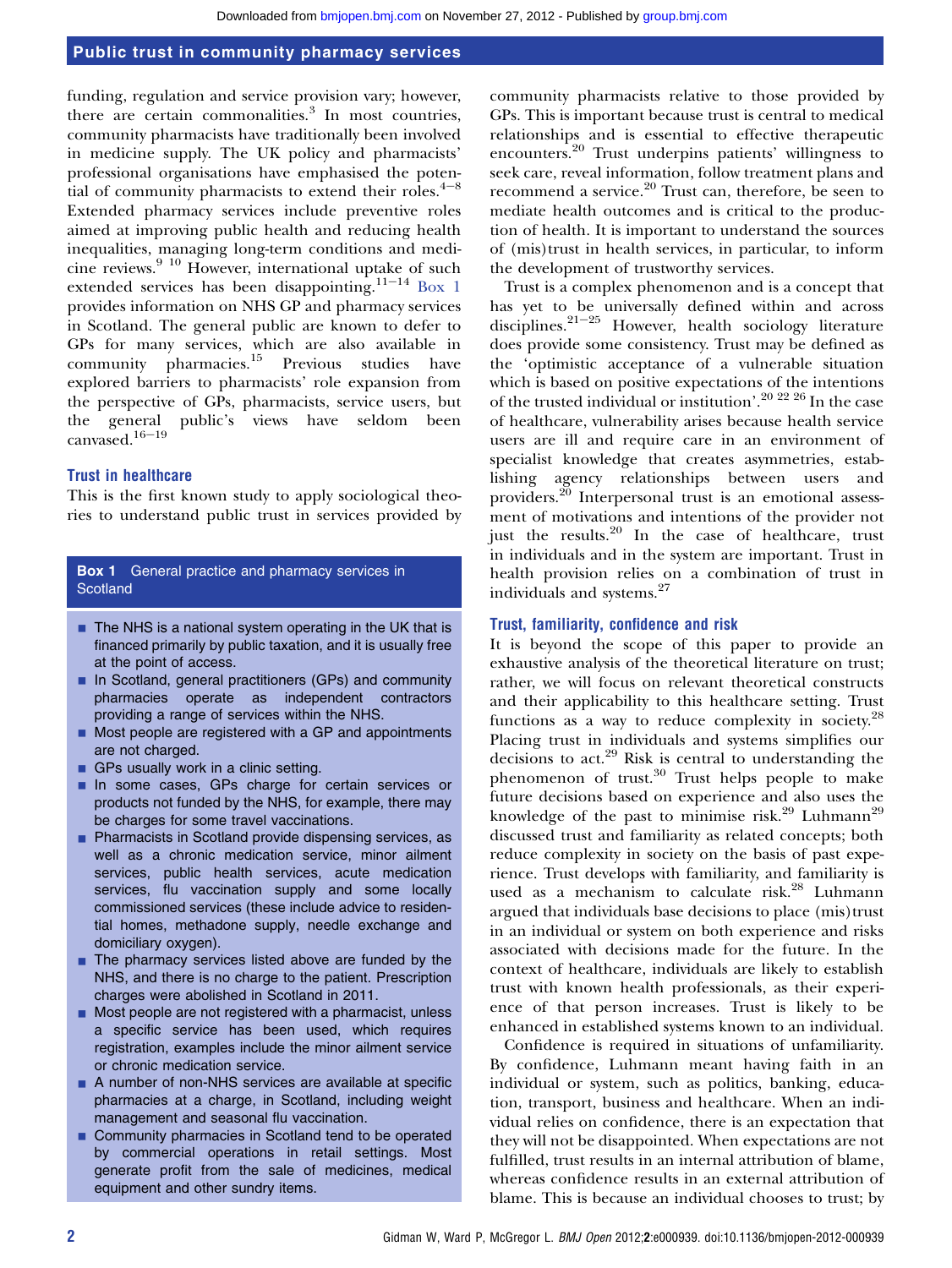contrast, confidence is based on expectation and is not a matter of choice.

#### Declining trust in healthcare

Research suggests that the move from what is termed 'modern' to 'late/high modern' society has been accompanied by a declining level of public trust in healthcare.<sup>31</sup> Lack of trust can be described as distrust or mistrust. Distrust can be defined as a healthy scepticism, while mistrust comprises a more unhealthy cynicism driven by actual or suspected misdeeds.<sup>32</sup> Public concerns about healthcare stem from evidence of inequitable allocation of resources, as well as high-profile medical and safety scandals.<sup>31</sup> The overarching declining trust in government and social administration is linked by uncertainty in science, technology and expert systems.33 34 It is important to consider that despite public mistrust of medical practitioners, the public continues to access services.<sup>31</sup> Hall *et al*<sup>20</sup> suggested that individuals have no choice but to trust the motives and competence of medical professions since they do not have the knowledge or skills to judge levels of expertise. Additionally, GPs, in particular, act as gatekeepers to resources as well as specialised services in secondary care.<sup>16</sup> This results in hierarchical relationships between healthcare providers and reinforces user dependence.<sup>35</sup> Greener $35$  proposed that the increasing power base of the medical professional results in coercive or dependent trust relationships.

#### Interpersonal and institutional trust

Trust can be placed in individuals (interpersonal) trust and/or the social systems they represent (institutional trust). Institutional trust could include the medical system (knowledge of medicines), the scientific system (evidence-based practice), the economic system (the retail or consumer setting), the legal system (their ability to restrict access to certain medicines on legal grounds) or the artistic system (the aesthetics of the stores). The two types of trust are inter-related in that an individual represents the health system and, therefore, might influence trust in the system. It is entirely possible, however, for an individual to trust an individual health professional and distrust the underlying system. Moreover, individuals can mistrust an individual working in a trustworthy system. Interpersonal relationships can shape how people feel about health systems and trust in the system can contribute to the development of interpersonal trust,<sup>36</sup> although the way in which interpersonal trust might affect institutional trust is much less clear.<sup>37</sup> The majority of the research conducted into trust in the healthcare setting has focused on the interpersonal aspects of trust. Evidence suggests that despite declining trust in health systems, interpersonal trust in specific health practitioners remains relatively high.<sup>38</sup> Few studies have considered system-based trust issues.

This study aimed to use focus group methodology to explore public perspectives and experiences of community services following policy changes and role expan-

sion. This study aimed to understand the barriers to pharmacist role expansion from the public's perspective. The approach to analysis was inductive with research themes arising from the data. It became clear during data gathering that trust was an important issue. Consequently, this paper applies sociological perspectives of trust to the qualitative data gathered from the public in Scotland. This paper particularly focuses on public trust in pharmacy services relative to GP services and the system/institutional-based trust factors that underpin relatively high levels of interpersonal trust in GPs.

# **METHODOLOGY**

This exploratory qualitative study used a focus group design to elicit the views of the general public on experiences and expectations of community pharmacy. A topic guide was developed that would provoke opinions and generate discussion (see appendix 1). All focus groups were conducted between 5 and 24 March 2010. University of Strathclyde Research Ethic Committee approval was obtained.

#### Justification for methodology selected

Focus group methodology was chosen to address the study aims as it is reported to provide the richest data in relation to public views of priorities in health services.<sup>39</sup> Furthermore, focus groups are useful for in-depth exploration of health research topics and provide an unobtrusive method for collecting data on public views of health services, while providing more critical comments than other more conventional data collection techniques, such as individual one-to-one interviews.<sup>39 40</sup> Focus groups are regarded as an ideal method for exploratory qualitative research due to their ability to 'inductively generate research ideas' and are useful for exploring participants' perceptions, actions and the meaning assigned to them.<sup>41</sup>

#### **Participants**

Data collection continued until theme saturation was achieved. A total of 26 people participated in one of five focus groups in the vicinity of Glasgow, Scotland. Participants were recruited through non-pharmacy or national health-related voluntary and charity organisations. Details of the focus groups are provided in tables 1 and 2. All participants were resident in Scotland and were of British nationality, apart from those in group 3 (mothers with young children), who were from various regions of Africa. This group was of interest because immigrant populations might have different views of community pharmacy services. Poor health outcomes in immigrant populations have been linked to inequitable access to health services, due to cultural differences and low levels of health literacy.<sup>42 43</sup> The other groups were composed to represent known groups of users and nonusers of community pharmacy, namely mothers with young children, seniors and men. The most regular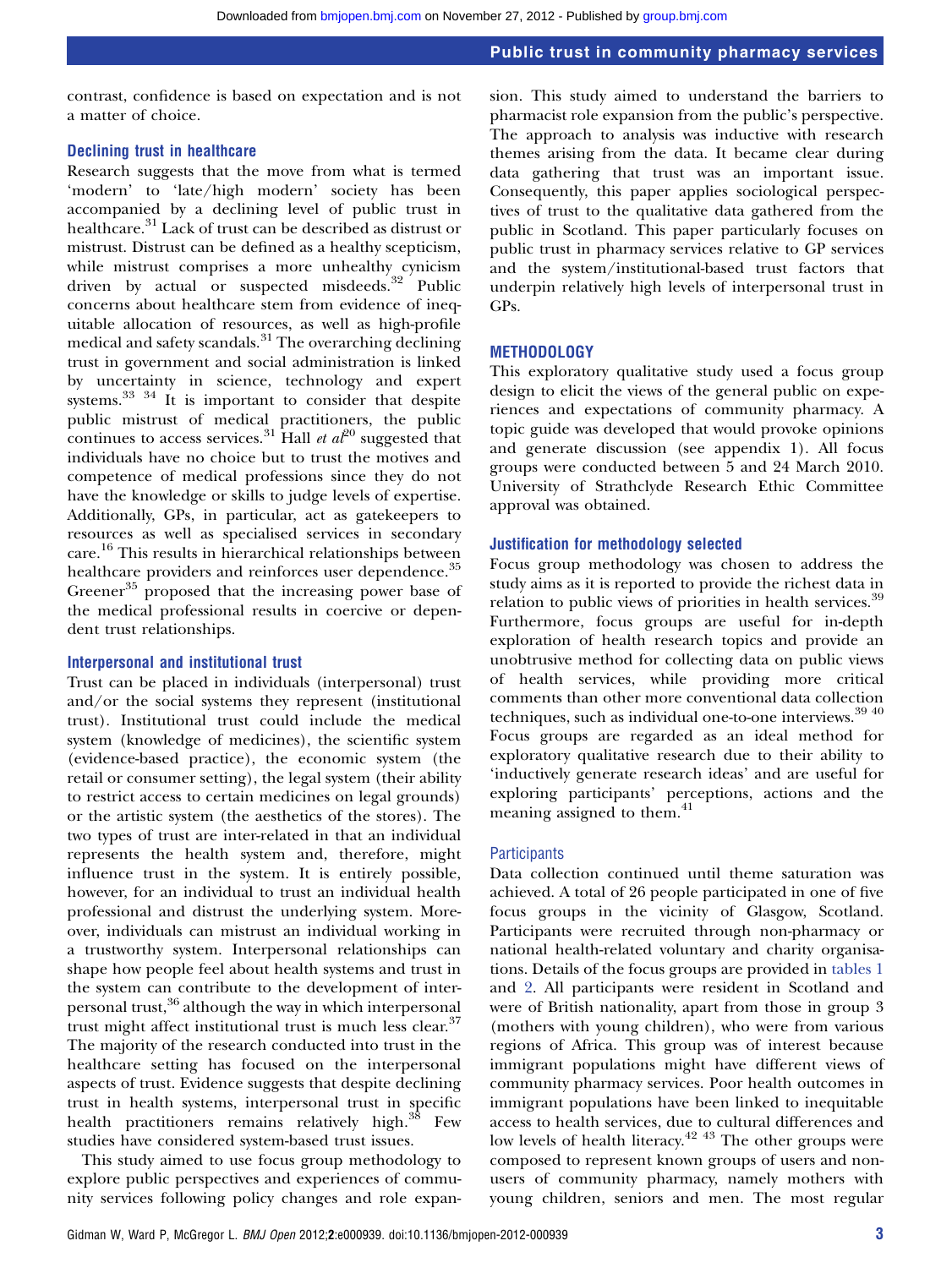|                        | <b>Focus groups</b> |                |           |           |           |              |  |
|------------------------|---------------------|----------------|-----------|-----------|-----------|--------------|--|
|                        |                     | $\overline{2}$ | 3         | 4         | 5         | <b>Total</b> |  |
| Number of participants | 6                   |                | 4         | 4         | 5         | 26           |  |
| Gender (M:F)<br>Age    | 0:6                 | 4:3            | 0:4       | 0:4       | 5:0       | 9:14         |  |
| Mean                   | 73.67               | 62.57          | 27.00     | 29.75     | 47.40     | 51.69        |  |
| <b>SD</b>              | 14.51               | 9.03           | 6.98      | 7.27      | 17.07     | 21.16        |  |
| Range                  | $58 - 94$           | $52 - 77$      | $18 - 35$ | $23 - 40$ | $21 - 63$ | $18 - 94$    |  |

pharmacy users are women of age  $35-74$  years and men older than 55 years.<sup>12</sup> Men aged 16-24 years use pharmacies the least.<sup>12</sup>

Participants were compensated for their time (a £15 shopping voucher was distributed at the end of the focus group discussions).

# Focus groups

The same facilitator (Joseph Cowley) and observer (LM) coordinated each focus group. The focus groups were conducted in a place convenient and familiar to the participants and lasted an average of 53 min. Information sheets were provided to potential participants during the recruitment stage, and demographic details and consent were obtained prior to participation. Specifically, participants signed consent forms indicating

| <b>Respondent</b> | Age | <b>Sex</b> | Group          | <b>Group description</b> |
|-------------------|-----|------------|----------------|--------------------------|
| 1                 | 58  | F          | 1              | Seniors 1                |
| $\overline{2}$    | 76  | F          | 1              | Seniors 1                |
| 3                 | 87  | F          | 1              | Seniors 1                |
| $\overline{4}$    | 62  | F          | 1              | Seniors 1                |
| 5                 | 65  | F          | 1              | Seniors <sub>1</sub>     |
| 6                 | 94  | F          | 1              | Seniors 1                |
| $\overline{7}$    | 68  | F          | $\overline{c}$ | Seniors <sub>2</sub>     |
| 8                 | 65  | M          | $\overline{c}$ | Seniors <sub>2</sub>     |
| 9                 | 77  | М          | $\overline{c}$ | Seniors <sub>2</sub>     |
| 10                | 66  | F          | $\overline{c}$ | Seniors <sub>2</sub>     |
| 11                | 53  | F          | $\overline{c}$ | Seniors <sub>2</sub>     |
| 12                | 52  | M          | $\overline{c}$ | Seniors <sub>2</sub>     |
| 13                | 57  | М          | $\overline{c}$ | Seniors <sub>2</sub>     |
| 14                | 28  | F          | 3              | Mothers 1                |
| 15                | 27  | F          | 3              | Mothers 1                |
| 16                | 35  | F          | 3              | Mothers 1                |
| 17                | 18  | F          | 3              | Mothers 1                |
| 18                | 27  | F          | 4              | Mothers 2                |
| 19                | 29  | F          | $\overline{4}$ | Mothers 2                |
| 20                | 40  | F          | 4              | Mothers 2                |
| 21                | 23  | F          | $\overline{4}$ | Mothers 2                |
| 22                | 62  | М          | 5              | Male group               |
| 23                | 63  | М          | 5              | Male group               |
| 24                | 21  | М          | 5              | Male group               |
| 25                | 47  | M          | 5              | Male group               |
| 26                | 44  | M          | 5              | Male group               |

that they understood study objectives, data collection and analysis methods, as well as, consenting to audio recording and data transcription. Each focus group was recorded, transcribed, anonymised and analysed using thematic analysis.<sup>44</sup>

## Analysis

Analysis was inductive with themes being derived from the data. Two researchers (WG and LM) separately coded the transcripts and discussed emerging themes.45 <sup>46</sup> Researchers read the transcripts and familiarised themselves with the content prior to manually coding them.<sup>29 30</sup> Coded sections of transcripts were collated to develop themes. Researchers indexed themes and grouped quotations into thematic areas prior to identifying subthemes. A third researcher (PW) independently verified themes and data analysis. Themes were redefined where necessary to ensure coherence with coded text and representation of the data set as a whole. Finally, themes were considered in relation to one another and trust theoretical frameworks. One of the criticisms levelled at the reporting of findings from focus groups has been that the interaction and discussion are often neglected.<sup>39</sup> Therefore, we have aimed to retain some of the discussion in the use of our direct quotations. Discussions between participants are given in italics.

# RESULTS

Trust emerged as a core theme from the data, which could be divided into two major subthemes. Specifically, analysis considered data in the context of trust, familiarity, confidence and risk. Additionally, thematic analysis was used to identify system/institutional factors that affected public trust.

# Trust, familiarity, confidence and risk

Focus group discussions were primarily intended to centre on community pharmacy, although participants drew comparison between pharmacists and GPs in all groups (see box 2). From discussions, it seemed that many used community pharmacy as a first port of call for convenience. However, by preference, the majority would consult a GP for most primary healthcare needs. Participants commonly rationalised preferences by stating that they were more familiar with the GP, and levels of confidence and trust in GPs were higher. Some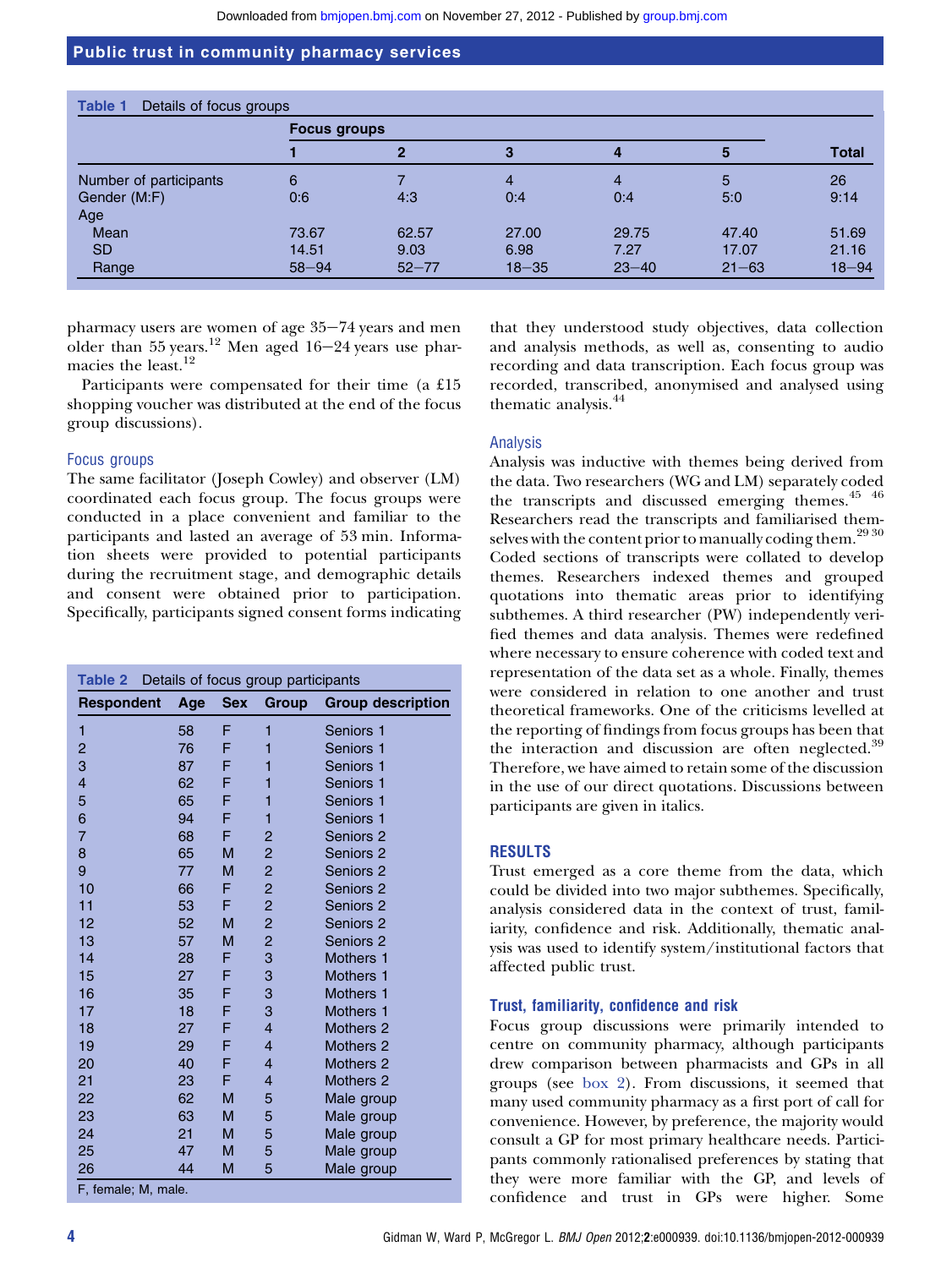participants discussed establishing strong personal relationships with GPs over a period of time. Many considered that the GP knew their medical history. By comparison, relationships with community pharmacists were more distant and less consistent. It seemed that although pharmacy staff were considered to be approachable, there was seldom a sustained relationship with a particular pharmacist. This resulted in lower levels of familiarity with pharmacists that did not allow a rapport to develop undermining interpersonal trust. The higher quality personal interaction and enhanced trust in GPs resulted in open and honest discussion, the cornerstone of effective therapeutic relationships. By contrast, some participants specifically discussed being less likely to discuss sensitive topics with a community pharmacist.

Other than medicine supply, the most commonly used community pharmacy services were perceived to be 'low risk'. Examples include minor ailment services and smoking cessation. In particular, young mothers valued uncharged minor ailment services for their children. One participant discussed a positive experience of the pharmacist's superior knowledge of over-the-counter medicines, and this established trust in the professional and the service provided. However, participants frequently deferred to GPs for 'serious' higher risk health concerns. Those with long-standing health conditions preferred a GP-led service at all times. There were multiple explanations offered for this. Critically, participants considered that GPs offer safer services and a more complete package of care. Specifically, GPs can diagnose, prescribe, reference and alter medical records as well as refer to specialist services if necessary. Most participants who had long-term conditions considered that medical records were central to their care. As an example, participants were concerned that the results of pharmacy health screening, for example, blood pressure monitoring, would not result in prescribed treatment or be recorded in medical records. Some perceived that trusting pharmacy services could, therefore, seriously threaten their health. In addition, most considered that the GP would repeat diagnostic tests carried out at the community pharmacy, rendering a visit to the pharmacy unnecessary.

#### Institutional trust

It was clear from data analysis that numerous system/ institutional-based factors could be linked to greater public trust in GPs relative to pharmacists in the Scottish setting (see box 3).

#### Familiarity with traditional roles

Commonly, participants considered that the pharmacist's central role was medicine supply. Even those who used community pharmacy services extensively, and were familiar with this route of access, had a limited and relatively fixed view of the role of the community pharmacist. Awareness of extended pharmacy services was low, although knowledge of services did not result in service uptake. Participants appeared to have established

expectations of health providers and tended to trust them to deliver familiar services. Participants appeared reluctant to alter patterns of behaviour.

#### Personalised service systems

When considering interpersonal trust in health professionals, the context and setting of interactions is clearly influential. In the UK, individuals register with one GP based in a practice. Therefore, the patient becomes familiar with one GP, or a limited number of GPs, allowing a rapport to develop, which leads to trust. Conversely, people in the UK can choose to use a variety of community pharmacies for consultations without the need to register for most services. The flexibility of access to pharmacy services can result in a lack of allegiance to any one community pharmacy. In general, GPs are seen by appointment in a private consultation room, whereas pharmacists operate no appointment necessary for consultations in a retail setting. Although participants expressed frustration with the restrictive GP appointment systems, and welcomed the relative convenience and ease of access to community pharmacist consultations, GP consultations were seen as preferable for clinical discussions. Importantly, the pharmacy setting was not seen to offer the privacy required for confidential consultations and health screening. In recent years, community pharmacies have installed consultation rooms in an attempt to provide an element of privacy. However, participants were reluctant to use these due to the consultation room's association with the provision of methadone substance services for problem drug users.

# The service setting Separation of the pharmacist

A number of participants suggested that the GP practice could be unwelcoming and intimidating and a minority made positive comments relating to brightly lit open plan community pharmacies. However, all focus groups discussed concerns relating to the commercial context and retail environment of community pharmacy. Interestingly, many commented that pharmacists tended to be 'in the back' and, therefore, out of public view. Pharmacists derive much of their income from prescription processing. This activity normally takes place out of view of the public in the dispensary. The physical separation of the pharmacist from the 'serving area' in community pharmacy limits public interaction preventing a rapport developing. Interestingly, some contended that interacting with the public was not core to the pharmacist's role. Some suggested that pharmacists should be focused on prescription processing to minimise the risk of errors.

#### The commercial context

Participants also perceived that the commercial context of community pharmacy was at odds with delivering NHS services; these services are usually free at the point of access in the UK (see box 1). Our data suggest that participants question whether pharmacists prioritise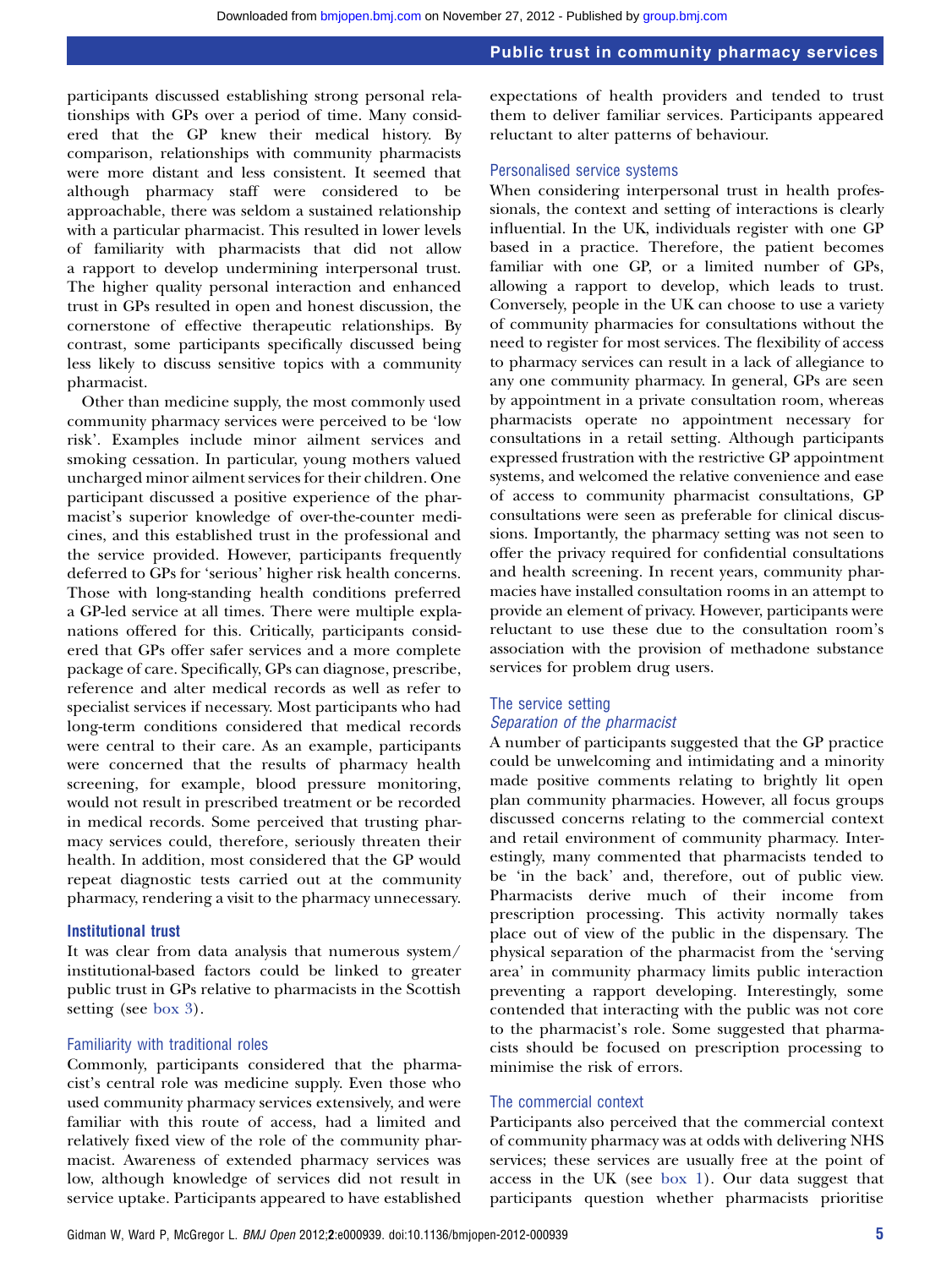# Box 2 Trust, familiarity, confidence and risk

# Trust, familiarity and confidence Importance of familiarity and trust

I think the role of a community pharmacist, you would need to get to know, you know, going back to the same person and getting that rapport and trust. R1

#### It's the trust. R2

Familiarity and safety

. the doctor knows you best. He knows what he can give you safely and what he can't give you safely. The chemist doesn't know that. R13

#### Stability of relationship with GP

Surely a doctor knows your records, he knows your history, he knows you from when you were born till you're ready to die. A chemist doesn't. A chemist can give you something that can have an adverse effect on you. Just as easily as something that would help. R13

#### Importance of medical history

I would trust the doctor far before I would trust a pharmacist to give me something ... because they've got your whole history there. R3

#### Interpersonal trust and communication

If I go to my GP I'm so open about anything I need to say, but with the pharmacist there is that ... You don't feel like there is a personal relationship that enables you to open up and seek out more advice. R15

#### Risk

#### Pharmacist trusted in low-risk situations

Aha ... I think they know a lot more than some of the doctors know. I'm thinking about my daughter with the head lice. The doctor didn't really know what he could give her. He said, you can try this and you can try that but we had tried that and it didn't work and she ended up with them again and again and again eventually the pharmacy was well use this and it worked, it was fine. R18

#### Pharmacist not trusted in high-risk situations

It's like they can go and say, 'Oh it's nothing' and then go away and drop dead quick from trusting the chemist. R24

Again it's what, how much you are expecting the chemist to do for you. R25

I don't think the chemist would take, I don't think they would take that type of responsibility. R22

The chemist would take your blood pressure and not prescribe you anything. They'd say 'Your blood pressure is high so I would see your doctor. Go to the doctor'. That's it, end of story. If your cholesterol is that high go to see the doctor. But they can't prescribe anything anyway. R23

...I would never do, go for anything important like that. I would never use a pharmacist. Just because of the recording of it and it could be sky high at that time, so what would I do then? I then have to go to the doctor. I would be as well going to the doctor in the first place. R3.

profits or patient care and they distrust pharmacists' motives. Others seemed confused about how the commercial aspects of community pharmacy relate to NHS service provision. Some were concerned about the increasing dominance of pharmacy chain stores. Despite concerns about diminishing trust in the NHS, it did seem that public trust in the NHS as a health service provider is high relative to commercial enterprise.<sup>38</sup>

#### Hierarchies in healthcare

Importantly, GPs were viewed as established authority figures who were seen to 'tell the pharmacist what to do'. In fact, some seemed to question whether GPs support pharmacist interventions. In some cases, participants looked for tacit signs that GPs supported or endorsed pharmacy services. One participant specifically made the

point that, in his experience, the GP is likely to refer patients to the practice nurse not the pharmacist.

#### Medical education

There was a common understanding that GPs complete many years of education at university. Participants considered that medical qualifications resulted in GPs being infallible. Conversely, participants were less certain about pharmacist education and what it equipped pharmacists to do. Mistrust in pharmacist education led many to question the validity of pharmacist's advice.

# **DISCUSSION**

#### Overview of findings

Trust was a central discussion point in all focus groups and was seen as being crucial in the healthcare setting.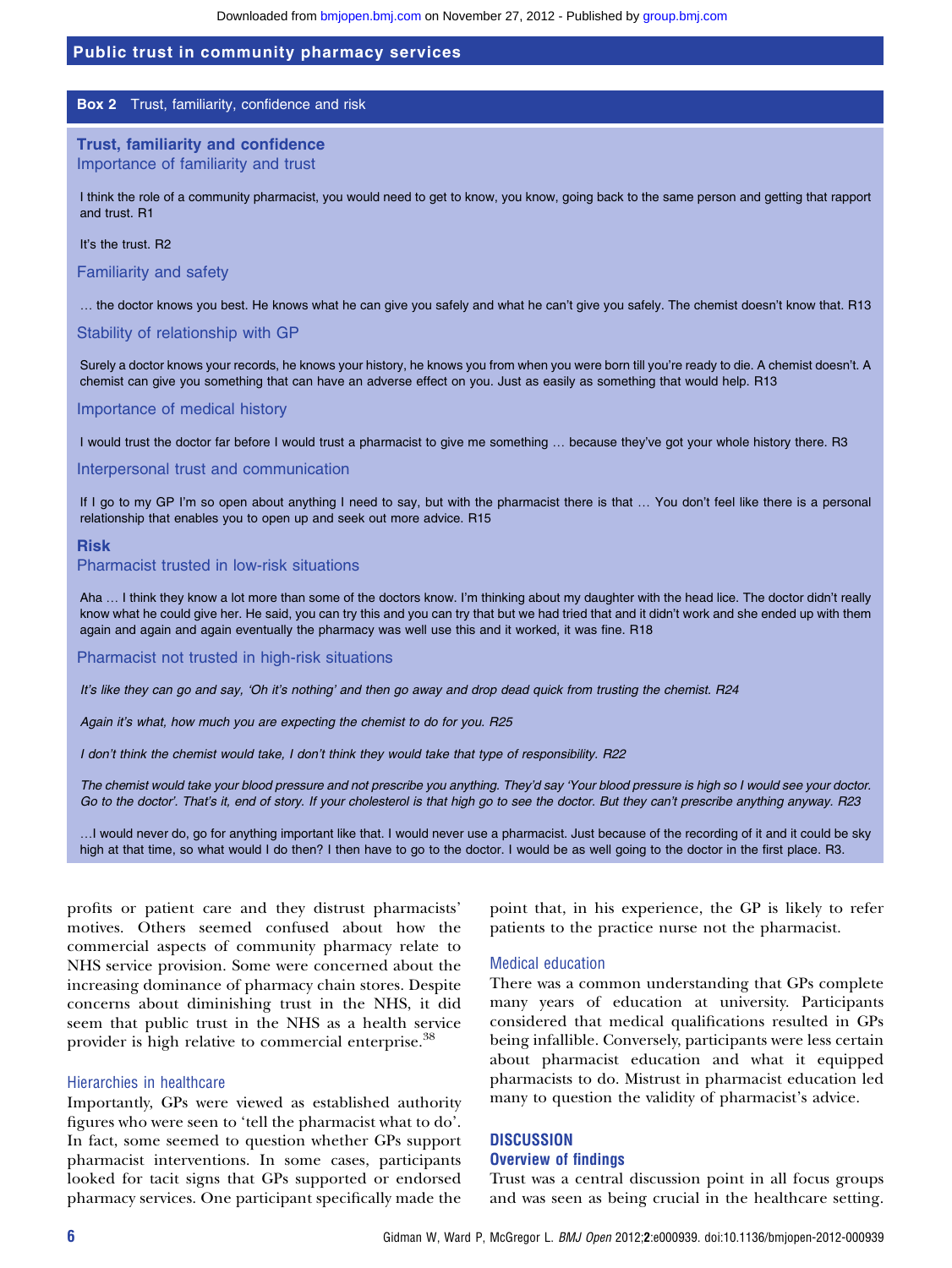# Box 3 Institutional trust

## Familiarity with traditional roles

You see the posters about contraception and things like that but because you don't feel inclined to go ahead and ask the pharmacist, ... you don't feel that you are comfortable talking to the pharmacist about.. I am more comfortable talking about it with my GP and yet I access the pharmacy more often than I do the GP, but I'm not comfortable asking the pharmacist about that. Just because of the way.. The service they give, you just get it in your head, like you just go to pick up medication from there and you are out, you do not have that relationship that you have with your GP... R15.

#### Personalised service systems

I wouldn't say, you know, if somebody said to me 'where is your community pharmacist?' I'll say, well if I go a mile that way I'll get this one, if I go a mile that way, and if I go a mile, you know. So it just depends what's convenient at the time, whereas I think the role of a community pharmacist, you would need to get to know, you know, going back to the same person and getting that rapport and trust. R4.

The chemist in Renfew has now got a little cubicle and the only people that use that are the ones who're getting the Methadone. R1.

#### The service setting

#### Separation of the pharmacist

What I even find at the chemist, the ones coming in. There's younger people coming in and they're much more approachable than some of the older .. You never saw the chemist, he'd stick his head out and that was it, but now they actually come out and 'How are you doing?', and stuff like that. I've noticed a big difference in it. R23.

They do really need to get to know you. It needs to be a local thing. To actually get to know you personally. Normally, the pharmacist is not, he or she is not in what I call the serving area, they're in the back. You know, and although there are cameras, security cameras, if they're concentrating on doing their job, they shouldn't be looking at the cameras. They shouldn't actually know who you are. R12.

#### The commercial context

What I think is bad is the fact that it's a business, a pharmacist is a business. R3

I think they should be part of the NHS. R3

I don't like the idea of [pharmacy chainstores] taking over all the individual chemists. R6

#### Hierarchies in healthcare

. those of us that are older because we're just not accustomed to going into a pharmacy and saying there's this wrong with us or that wrong with us, what can you recommend? We've always gone via the GP and the GP decides and tells the pharmacist what to do, you know, about it. So it takes a bit, I think, when you're a bit older to slot yourself into that system, so personally I think it comes down to a matter of trust, trust in what the person's telling you. R2.

But I've never, any times I've been to the doctor, I've never had him refer me to the chemist. I'll go up there and he'll take my blood pressure. If you go to the doctor to get your blood done, I'm only using that as an example, keeping going on about blood pressure. (Laughs) If you go down there then he'll refer you to the practice nurse. R22.

#### Medical education

Doctors don't make mistakes. R23

...they've had so many years at university to learn this stuff.... R24

So do chemists. R23

Are they going to go to university to learn about all the stuff doctors are and things like this? R24

Do you feel that sometimes some of the advice given in the pharmacist is not ...? (facilitator)

It's not a hundred percent gospel. R24

Or taken seriously because of the difference in the qualification thing. R23

Focus groups discussions revealed that participants were inclined to draw comparisons between GPs and pharmacists. Our data suggest that public trust in GPs is greater than that in pharmacists. This contradicts

repeated international surveys, which indicate that the public rank pharmacists as more trustworthy than medical doctors.<sup>47-49</sup> It is possible, however, that survey findings reflect macro-level public trust in the medical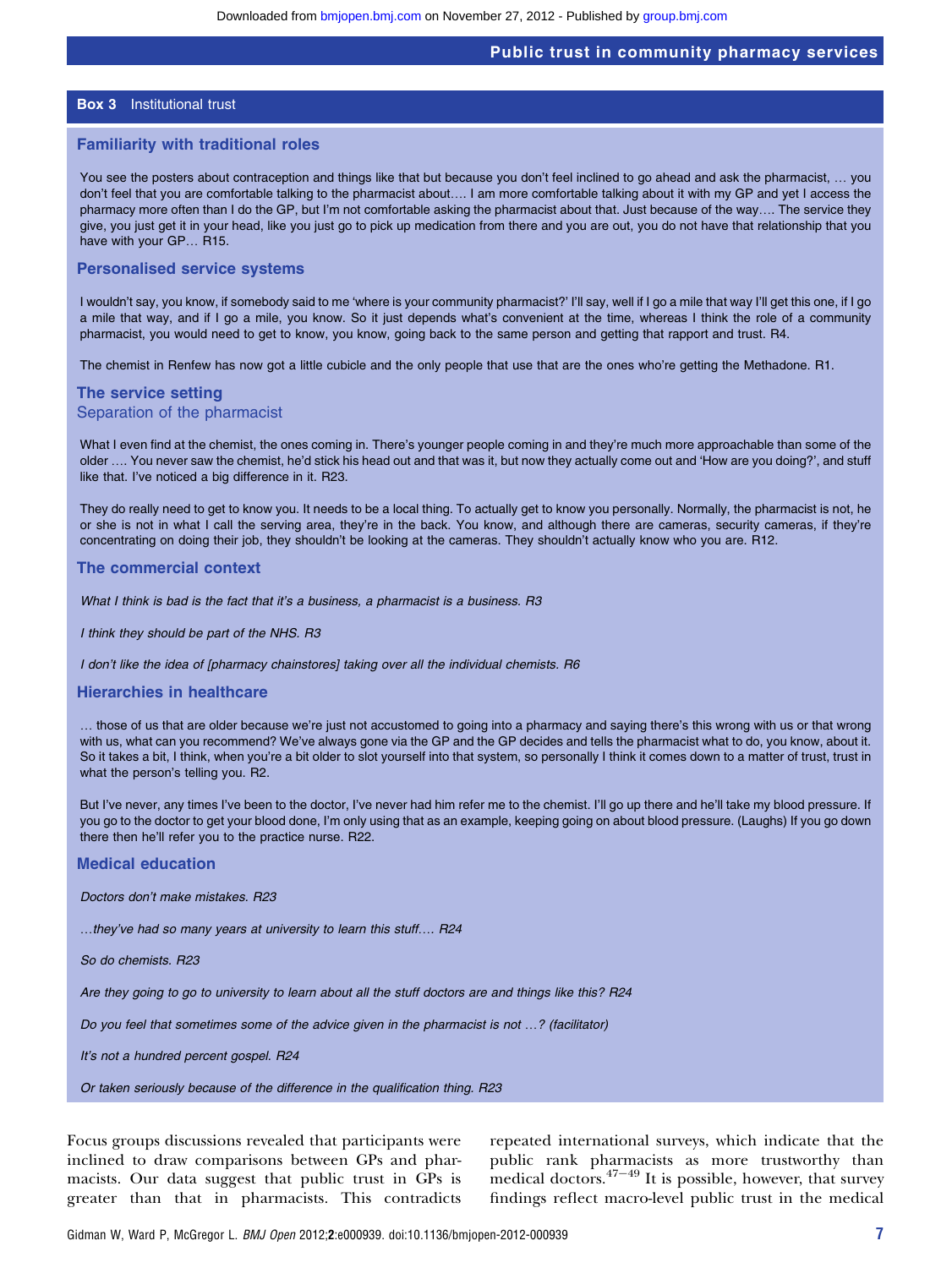profession as a whole relative to the pharmacy profession. By contrast, study participants were discussing micro-level interpersonal trust in their own GP and contrasting that relationship with their personal experiences of community pharmacy. Our data indicate that familiarity with a specific GP or practice promoted trust by allowing a relationship to develop over time. This is congruent with the theory that trust develops with familiarity with a specific individual.<sup>27</sup> <sup>34</sup> By contrast, most people can use any pharmacy they choose to access services and most did not refer to a strong relationship with a particular pharmacist.

If we consider our data in the light of Luhmann's theories on familiarity, confidence, trust and risk, it is clear that system/institution factors heavily reinforce high levels of interpersonal trust in GPs relative to pharmacists. Familiarity with traditional methods of service delivery will lead to confidence and trust. Consequently new routes of service delivery are likely to be less trusted at the outset. Therefore, it might be expected that GPs would be the preferred choice for some services based on familiarity with that route of access. Additionally, the way in which funding and patient registration operate in the UK builds trust in GPs relative to pharmacists. Although GPs and pharmacists are both NHS contractors, payment systems differ. GPs typically operate capitation systems and register patients, whereas in the main community pharmacy payments do not require registration. The UK GP registration systems necessitate sustained contact between patients and specific GPs. Additionally, NHS GP services usually involve face-to-face, one-to-one appointments between GPs and their patients. By contrast, consultations with community pharmacists are generally ad hoc, and they occur on the shop floor in a retail setting. Patently GP consultations are more likely to allow trust to develop and are more suited to discussing personal matters.

#### Sources of (mis)trust in pharmacy

It is useful at this point to specifically consider the sources of (mis)trust in community pharmacy services. Hall *et al*<sup>20</sup> proposes that trust comprises five dimensions. These are fidelity, competence, honesty, confidentiality and global trust. Fidelity relates to putting the patients' interests above personal interests. This implies respect, care and avoiding conflicts of interest. Competence relates to avoiding errors and achieving optimal outcomes. Patients have difficulty in judging technical competence and assessments of this aspect relate strongly to practitioners' communication skills. Honesty entails telling the truth. Confidentiality involves protecting sensitive information. Global trust relates to the less easily categorised holistic aspects of trust, which cannot be easily described but are linked to all other aspects of trust.<sup>20</sup> If we apply this framework to our data, it becomes apparent that there are multidimensional aspects of public mistrust, and possibly distrust, in pharmacy and pharmacists. The commercial setting of community pharmacy raised concerns about fidelity; participants expressed doubts about pharmacists' motives and intentions. Specifically, the commercial context of community pharmacy created dissonance as it raised concerns about conflicts of interest. Additionally, participants questioned pharmacists' competence and level of training. Furthermore, participants were concerned that consultations in the community pharmacy setting were often conducted in view of other service users, which raised concerns about confidentiality.

# Dependency on GPs and perceptions of risk

Increasingly, the medical profession occupies a powerful social position and has growing influence over resource allocation in the UK healthcare. The public have no choice but to trust GPs to access some forms of healthcare due to the lack of alternatives or limited awareness of alternatives. For example, GPs are gatekeepers for referral for specialist care. In many situations, the public are dependent on GPs for medical care whether they trust the provider or not. Importantly, extended pharmacy services often duplicate services, which were historically only available from GPs; consequently, people are not dependent on community pharmacy for these services. It was clear from our data that in many instances participants preferred GP services compared with pharmacy alternatives.

The patient is dependent on the medical professional and the medical system in times when 'expert' information is needed. $50$  Importantly, public awareness of, and confidence in, medical education underpins the GPs' expert status. If this is considered in the context of Luhmann's theories of power, $29$  the GP's expert knowledge confers power over the patient. In situations of risk, the power imbalance between doctors and patients becomes more defined.<sup>29</sup> As discussed in the Introduction section, risk is central to understanding the phenomenon of trust; the greater the risk, the greater the potential for trust. As public trust in pharmacists is lower than that in GPs, the public tend to trust pharmacists primarily in situations that are perceived to be low risk. Specifically, they trust pharmacists to deliver familiar medicine supply services or to conduct 'lowrisk' interventions. The public are likely to prefer to visit GPs for long-term health condition management and health screening, as these are perceived to be higher risk and may need specialist referral or access to medical records.

#### In the context of previous research

Previously identified barriers to community pharmacist role expansion include restricted time for service delivery, pharmacist workloads, funding, lack of GP support, lack of public awareness, the community pharmacy environment and lack of pharmacist knowledge.<sup>16-19 51</sup> Our data concurred with these findings, but the application of sociological trust theory and qualitative approach has helped us unpack this further.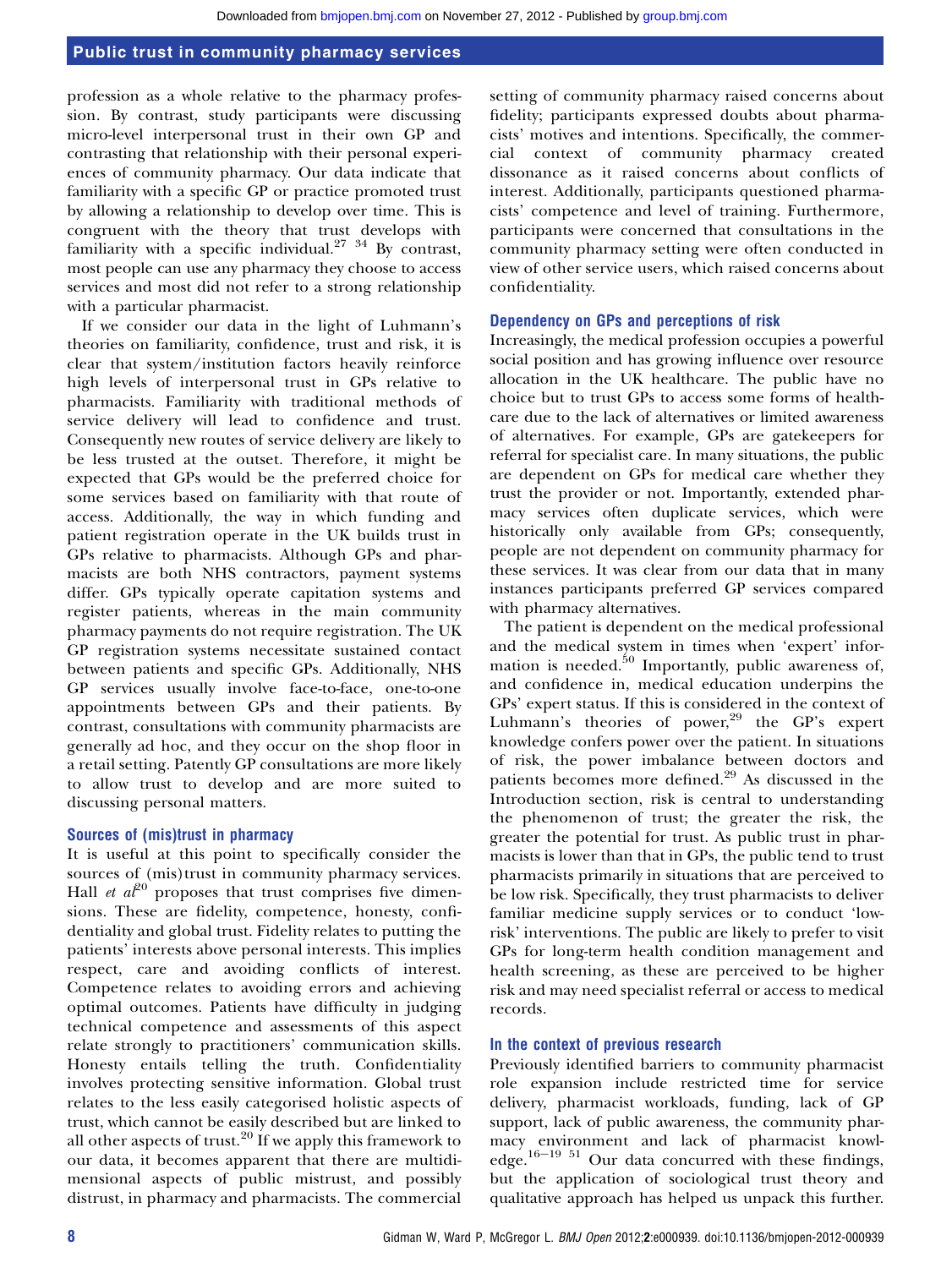Importantly, identified barriers can be mapped onto trust theoretical frameworks. For example, lack of time, high pharmacist workloads and restricted funding result in limited patient interaction impeding the formation of interpersonal trust. GPs head hierarchical structures in primary care; consequently, lack of support for community pharmacy services can erode public trust.<sup>16 17 52</sup> As outlined, the pharmacy environment also negatively impacts on public trust.

# Policy implications

In recent years, changes in the UK health policy have promoted an extension to the community pharmacy role following years of rhetoric claiming that community<br>pharmacists' skills are underused.<sup>478 1053–55</sup> Community pharmacist role expansion could potentially reduce GPs workloads and improve access to health services. There is mounting evidence that community pharmacy extended services can be effective.<sup>56 57</sup> Hypothetically, community pharmacy services could reduce health inequalities and healthcare costs. However, across the world, initiatives aiming to extend pharmacists' roles have been met with limited success.<sup>11-14</sup> The results of our analysis suggest that lack of public trust is likely to explain, at least in part, observed patterns of pharmacy use among health consumers. It seems that existing infrastructure, resource allocation and the perceived level of expertise of pharmacy staff might not adequately support role expansion.

This study has identified multiple institutional factors that underpin enhanced trust in GPs relative to pharmacists. Policymakers should be aware that, without considerable changes to systems or institutional aspects of service delivery, it is improbable that the public will trust pharmacists to deliver unfamiliar services, which are perceived to be 'high risk'. Our analysis helps us to understand how to develop trustworthy community pharmacy services in the future. Specifically, initiatives that result in well-publicised evidence-based pharmacy services that coordinate with other primary care services will facilitate the development of trust. In particular, funding mechanisms that incentivise confidential patient consultations over a sustained period with a specific pharmacist are likely to build interpersonal trust. Public trust is likely to improve if community pharmacy services are endorsed by GPs and integrate with other primary care services. Currently, it seems that role expansion gives rise to duplication of tasks because health professionals' roles are not complementary.<sup>58</sup> This is likely to increase costs rather than reduce them. Patently re-engineering pharmacy services to increase public trust will necessitate new approaches to funding primary care services to improve public trust. Policymakers need to take into account the way in which public trust is likely to affect patterns of service uptake.<sup>59</sup>

This study indicates that many consider that access to medical records is necessary for quality healthcare in many situations. It is not certain whether allowing

pharmacists to access medical records would improve public trust; clearly, the public has concerns about confidentiality in this setting. This study also raises questions about the suitability of overtly combining retail activities with the provision of NHS services. This common international model of service delivery may undermine attempts to extend the clinical role of pharmacists by diminishing public perceptions of professional integrity. It is important to note that our data suggest that the public distrust large commercial pharmacy chain stores more than the NHS. This is of broad relevance because there is increasing international pressure to allow deregulation of pharmacy ownership. Indeed, pharmacy deregulation in Europe has resulted in the expansion of pharmacy chain stores.<sup>60</sup>

#### Strengths and weaknesses of the study

Previous studies examining community pharmacy services have considered pharmacist's and GPs' opin- $\frac{16}{19}$   $\frac{15}{19}$   $\frac{52}{32}$ ; however, few qualitative studies have considered the general public's attitudes to extended services in pharmacies.<sup>18</sup> It is important to consider the views of the general public, rather than service users, when considering health promotion and opportunistic screening interventions, as these services aim to reach people who may not specifically be seeking a health intervention. This is the first known paper to explore trust in community pharmacy by applying sociological theory. This approach is valuable in that it facilitates understanding of observed public preferences for routes of access to primary care services. This study adopted a qualitative approach and necessarily the sample size is small relative to quantitative studies. Research of this type does not aim to be statistically generalisable. Rather a diverse range of individuals (known users and nonusers) was purposively selected with the aim of exploring the range of opinions. A further limitation of this study is that participants were recruited within a specific geographical area. The opinions of study participants might not be representative of those living in other areas. However, the theoretical informed sample frame accessed key informants and theme saturation was achieved.

Acknowledgements We thank the funder and all study participants. We also acknowledge Joseph Cowley who contributed to this study by assisting with gathering data.

Contributors WG and LM: substantial contributions to conception and design, analysis and interpretation of data; drafting the article or revising it critically for important intellectual content; final approval of the version to be published. PW: substantial contributions to analysis and interpretation of data; revising the article critically for important intellectual content; final approval of the version to be published.

Funding This research was funded by a Lifelong Health and Wellbeing Grant administered by the MRC. The funder did not influence research, and all researchers acted independently of the funder.

#### Competing interests None.

Ethics approval Ethics approval was provided by University of Strathclyde.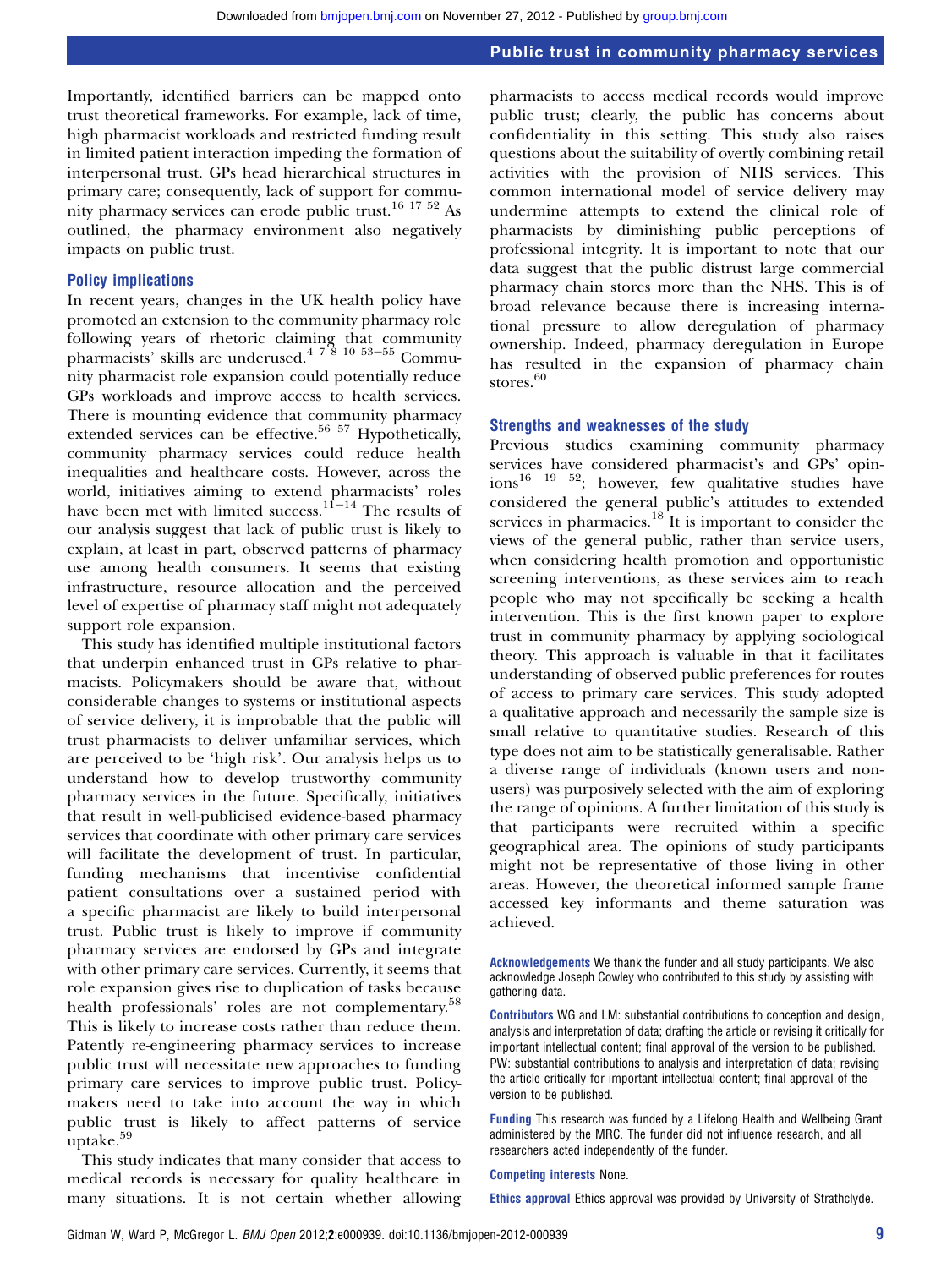Provenance and peer review Not commissioned; externally peer reviewed.

Data sharing statement There are no additional unpublished data from this study.

#### REFERENCES

- 1. World Health Organisation. Health Workforce. 2010. http://www who int/hrh/en/ (accessed 29 Sep 2010).
- 2. Workforce Review Team. GP Workforce Summary. 2010. http://www cfwi org uk/ (accessed 29 Sep 2010).
- MacArthur D. European Pharmaceutical Distribution: Key Players, Challenges And Future Strategies. 2007. http://www scripnews com/ multimedia/archive/00000/BS1353\_124a pdf (accessed 12 Feb 2010).
- 4. Department of Health. Pharmacy in the Future-Implementing the NHS Plan: A Programme for Pharmacy. London: DoH, 2000.
- 5. Royal Pharmaceutical Society. Debate on the Public Accounts Committee Report On Tackling Inequalities In Life Expectancy: A Briefing For Parliamentarians. 2011. http://www rpharms com/publicaffairs-pdfs/rps-briefing-on-health-inequalities pdf
- Royal Pharmaceutical Society. The Changing Face Of Pharmacy. 2010. http://www rpharms com/public-affairs-pdfs/rps-changing-faceof-pharmacy-booklet pdf
- 7. Department of Health. Pharmacy in England. Building on Strengths-Delivering The Future. 2008. http://www dh gov uk/en/ Publicationsandstatistics/Publications/PublicationsPolicyAnd Guidance/DH\_083815 (accessed 15 Dec 2010).
- 8. Scottish Government. The Right Medicine-Pharmaceutical Care in Scotland. http://www scotland gov uk/Resource/Doc/158742/0043086 pdf. 2002 (accessed 1 Mar 2010).
- 9. Bellingham C. What the new contract has in store. Pharm J 2004;273:385.
- 10. Bellingham C. Introducing the new Scottish contract. Pharm J 2005;275:637.
- 11. Plunkett W. Trends In Community Pharmacy Negotiating For New Services. 2010. http://www fip org/lisbon2010/presentations/ (accessed 1 Apr 2011).
- 12. Community Pharmacy Use Quantitative and Qualitative Research. 2009. http://www dh gov uk/prod\_consum\_dh/groups/ dh\_digitalassets/@dh/@en/documents/digitalasset/dh\_083870 pdf (accessed 1 Mar 2010).
- 13. Graf K. Trends in community pharmacy-debating the future of the profession: the role of organisations. 2010. http://www fip org/ lisbon2010/presentations/ (accessed 11 Apr 2011).
- 14. Zellmer W. What Can We Learn From The Journey So Far? 2010. http://www fip org/lisbon2010/presentations/ (accessed 11 Apr 2011).
- 15. Tinelli M, Bond C, Blenkinsopp A, et al. Patient evaluation of a community pharmacy medications management service. Ann Pharmacother 2007;41:1962-70.
- 16. Hughes C, McCann S. Perceived interprofessional barriers between community pharmacists and general practitioners: a qualitative assessment. Br J Gen Pract  $2003;53:600-6$ .
- 17. Bissell P, Blenkinsopp A, Short D, et al. Patients' experiences of a community pharmacy-led medicines management service. Health Social Care Community 2008;16:363-96.
- 18. Krska J, Morecroft C. Views of the general public on the role of pharmacy in public health. J Pharm Health Serv Res 2010;1:38.
- 19. Hammond T, Clatworthy J, Horne R. Patients' use of GPs and community pharmacists in minor illness: a cross-sectional questionnaire-based study. Fam Pract 2004;12:146-9.
- 20. Hall M, Dugan E, Zheung B, et al. Trust in physicians and medical institutions: what IS IT, can it be measured, and does it matter? The Millbank Quaterly 2001;79:613-39.
- 21. Baier A. Trust and antitrust. *Ethics* 1986;96:231-60.<br>22. Gilson L. Trust and the development of health care
- Gilson L. Trust and the development of health care as a social institution. Soc Sci Med 2003;56:1453-68.
- 23. Mollering G. The nature of trust: from Georg Simmel to a theory of expectation, interpretation and suspension. Sociology 2001;35:403.
- 24. Schoorman D, Mayer R, Davis J. An intergrative model of organizational trust: past, present, and future. Acadmey Manag Rev 2007;32:344-54.
- 25. Brownlie J, Howson A. Leaps of faith and MMR: an empirical study of trust. Sociology 2005;39:221-39.
- 26. Dugan E, Trachtenberg F, Hall M. Development of abbreviated measures to assess patient trust in a physician, a health insurer, and the medical profession. BMC Health Serv Res 2005;5:64.
- 27. Simmel G. The Philosophy of Money. London: Routledge, 1990.<br>28. Luhmann N. Trust: making and breaking cooperative relations. In
- Luhmann N. Trust: making and breaking cooperative relations. In: Gambetta D, ed. Familiarity, Confidence, Trust: Problems and Alternatives. New York: Basil Blackwell, 1988:94-107.
- 29. Luhmann N. Trust and Power: Two Works by Niklas Luhmann. Brisbane: John Wiley and Sons, 1979.
- 30. Luhmann N. Risk: A Sociological Theory. New Jersey: New Brunswick, 2005.
- 31. Ward P, Coates A. 'We shed tears, but there is no one there to wipe them up for us': narratives of (mis)trust in a materially deprived community. Health 2006;10:283-301.
- 32. Abelson J, Miller F, Giacomini M. What does it mean to trust a health system? A qualitative study of Canadian health care values. Health  $Policy 2009;91:63-70.$
- 33. Beck U. Risk Society: Towards A New Modernity. London: Sage, 1992.
- 34. Giddens A. The Consequences of Modernity. Cambridge: Polity Press, 1990.
- 35. Greener I. Patient choice in the NHS: the view from economic sociology. Soc Theory Health 2003;1:72-89.
- 36. Goold S, Klipp G. Managed care members talk about trust. Soc Sci Med 2002;54:879-88.
- 37. Rowe R, Calnan M. Trust relations in healthcare—the new agenda. Eur J Public Health 2006;16:4-6.
- 38. Calnan M, Sanford E. Public trust in health care: the system or the doctor? Qual Saf Health Care 2004;13:92-7.
- 39. Kitzinger J. Qualitative research: introducing focus groups. Br Med J 1995;311:299-302.
- 40. Bowling A. Research Methods in Health. Investigating Health and Health Services. 2nd edn. Buckingham: Open University Press, 2002.
- 41. Huston S, Hobson E. Using focus groups to inform pharmacy research. Res Soc Administrative Pharm 2011;4:186-205.
- 42. Volandes A, Paaschee-Orlow M. Health literacy, health inequality and a just healthcare system. Am J Bioeth  $2007;7:5-10$ .
- 43. Centres of Disease Control and Prevention. Social Determinants of Health. 2012. http://www cdc gov/socialdeterminants/Definitions html (accessed 1 Oct 2012).
- 44. Braun V, Clarke V. Using thematic analysis in psychology. Qual Res Psychol 2006;3:77-101.
- 45. Pope C, Ziebland S, Mays N. Analysing qualitative data. Br Med J 2000;320:114-16.
- 46. Boyatzis R. Transforming Qualitative Information: Thematic Analysis And Code Development. Thousand Oaks, CA: Sage, 1998.
- 47. Readers Digest. European Trusted Brands. 2010. http://www rdtrustedbrands com/trusted-brands/releases/professions pdf (accessed 6 Dec 2010).
- 48. RoyMorgan. Image of Professions Survey 2010: Nurses Most Ethical for 16th Year in a Row; Car Salesmen Still Least Ethical. 2010. http:// www roymorgan com/news/polls/2010/4518/ (accessed 6 Dec 2010).
- 49. Gallup. Nurses Top Honesty and Ethics List for 11th Year. 2011. http://www gallup com/poll/145043/nurses-top-honesty-ethics-list-11 year aspx (accessed 11 Apr 2011).
- 50. Foucault M. The Birth of the Clinic. New York: Random House, 1973.<br>51 Bradley F. Wagner A. Flyev B. et al. Determinants of the untake of
- Bradley F, Wagner A, Elvey R, et al. Determinants of the uptake of medicines use reviews (MURs) by community pharmacies in England: a multi-method study. Health Policy 2008;88:258-68.
- 52. Blenkinsopp A, Bond CM, Celino G, et al. National evaluation of the new pharmacy contract. London, UK: PPRT, 2007.
- 53. Department of Health. Choosing Health Through Pharmacy. 2005. http://www dh gov uk/en/Publicationsandstatistics/Publications/ PublicationsPolicyAndGuidance/DH\_4107494 (accessed 15 Dec 2010)
- 54. Department of Health. A Vision for Pharmacy in the New NHS. London: DoH, 2003.
- 55. Department of Health. Contractual Framework For Community Pharmacy. 2009. http://www dh gov uk/en/Healthcare/ Medicinespharmacyandindustry/Communitypharmacy/ (accessed 15 Dec 2010).
- 56. Anderson C, Belnkinsopp A, Armstrong N. The Contribution Of Community Pharmacy To Improving The Public's Health: Summary Report Of The Literature Review. 2009. http://www pharmacyhealthlink org uk
- 57. Portlock J, Holden M, Patel S. A community pharmacy asthma MUR project in Hampshire and the Isle of Wight. Pharm J 2009;282:109-12.
- 58. Dennis S, May J, Perkins D, et al. What Evidence Is There To Support Skill Mix Changes Between GPs, Pharmacists and Practice Nurses In The Care of Elderly People Living In The Community? 2009:6. http://ukpmc ac uk/ptpmcrender cgi?aid=1828529& blobtype=pdf (accessed 25 Jun 2010).
- 59. Department of Health. Cost Of Service Inquiry For Community Pharmacy: Joint Department of Health and Pharmaceutical Services Negotiating Committee Statement. 2012. http://www dh gov uk/en/ Healthcare/Primarycare/Communitypharmacy/Communitypharma cycontractualframework/DH\_128128 (accessed 1 Dec 2011).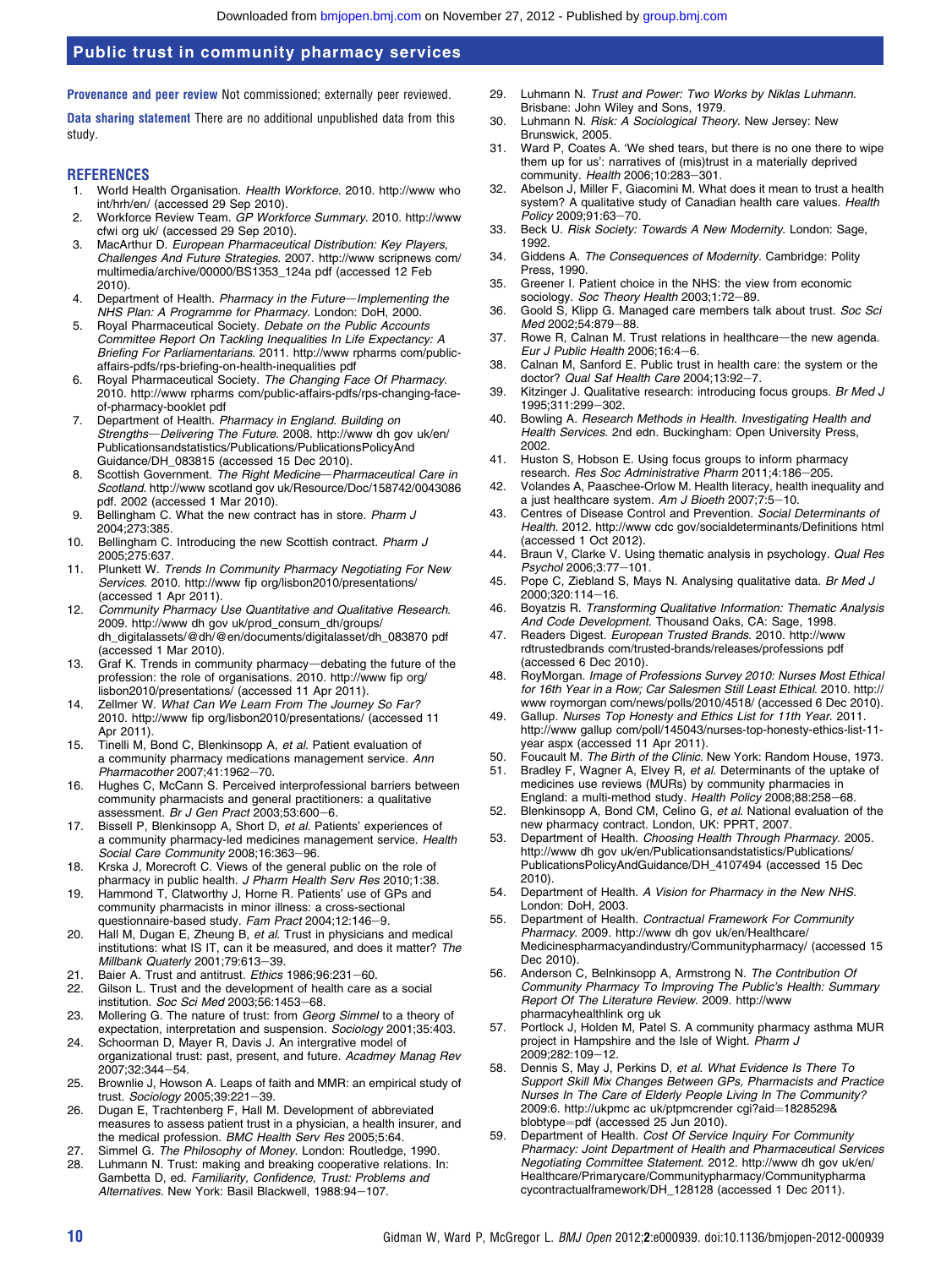60. Gidman W. Exploring the impact of evolving health policy on independent pharmacy ownership in England. Pharm World Sci 2010;34:488-95.

# APPENDIX 1

## Focus group topic guide and questions

What do you understand by the term community pharmacy? How many of you have been to a community pharmacy recently? What services did you use and what did you think of the service offered?

What services would you like to see your community pharmacy provide? (E.G. BP, Cholesterol, CHD Risk assessment, Weight management, Physical activity advice)

What do you think of these services? Is this the right place for them? Tell me about any positive or negative experiences you have had in your community pharmacy?

Are there any other comments or does anyone have anything else to say about the services provided by community pharmacists?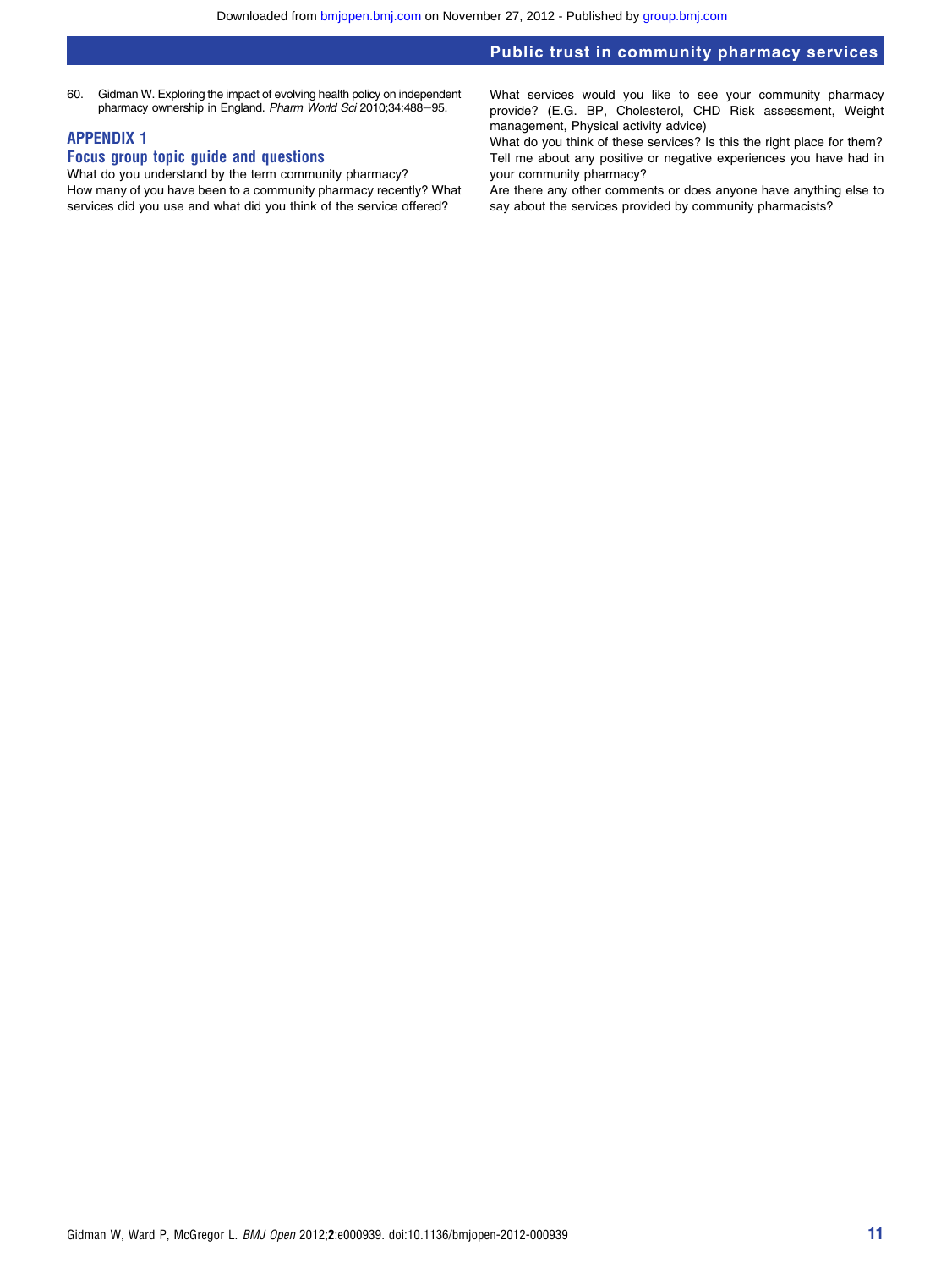

# **qualitative study to those provided by general practitioners: a provided by community pharmacists relative Understanding public trust in services**

Wendy Gidman, Paul Ward and Lesley McGregor

doi: 10.1136/bmjopen-2012-000939 BMJ Open 2012 2:

**<http://bmjopen.bmj.com/content/2/3/e000939.full.html>** Updated information and services can be found at:

|                                  | These include:                                                                                                                                                                                                                                                                                                                                                                                                                                      |  |  |
|----------------------------------|-----------------------------------------------------------------------------------------------------------------------------------------------------------------------------------------------------------------------------------------------------------------------------------------------------------------------------------------------------------------------------------------------------------------------------------------------------|--|--|
| Data Supplement                  | "Supplementary Data"<br>http://bmjopen.bmj.com/content/suppl/2012/05/15/bmjopen-2012-000939.DC1.html                                                                                                                                                                                                                                                                                                                                                |  |  |
| <b>References</b>                | This article cites 28 articles, 7 of which can be accessed free at:<br>http://bmjopen.bmj.com/content/2/3/e000939.full.html#ref-list-1                                                                                                                                                                                                                                                                                                              |  |  |
|                                  | Article cited in:<br>http://bmjopen.bmj.com/content/2/3/e000939.full.html#related-urls                                                                                                                                                                                                                                                                                                                                                              |  |  |
| <b>Open Access</b>               | This is an open-access article distributed under the terms of the<br>Creative Commons Attribution Non-commercial License, which permits<br>use, distribution, and reproduction in any medium, provided the original<br>work is properly cited, the use is non commercial and is otherwise in<br>compliance with the license. See:<br>http://creativecommons.org/licenses/by-nc/2.0/ and<br>http://creativecommons.org/licenses/by-nc/2.0/legalcode. |  |  |
| <b>Email alerting</b><br>service | Receive free email alerts when new articles cite this article. Sign up in<br>the box at the top right corner of the online article.                                                                                                                                                                                                                                                                                                                 |  |  |

**<http://group.bmj.com/group/rights-licensing/permissions>** To request permissions go to:

**<http://journals.bmj.com/cgi/reprintform>** To order reprints go to:

**<http://group.bmj.com/subscribe/>** To subscribe to BMJ go to: